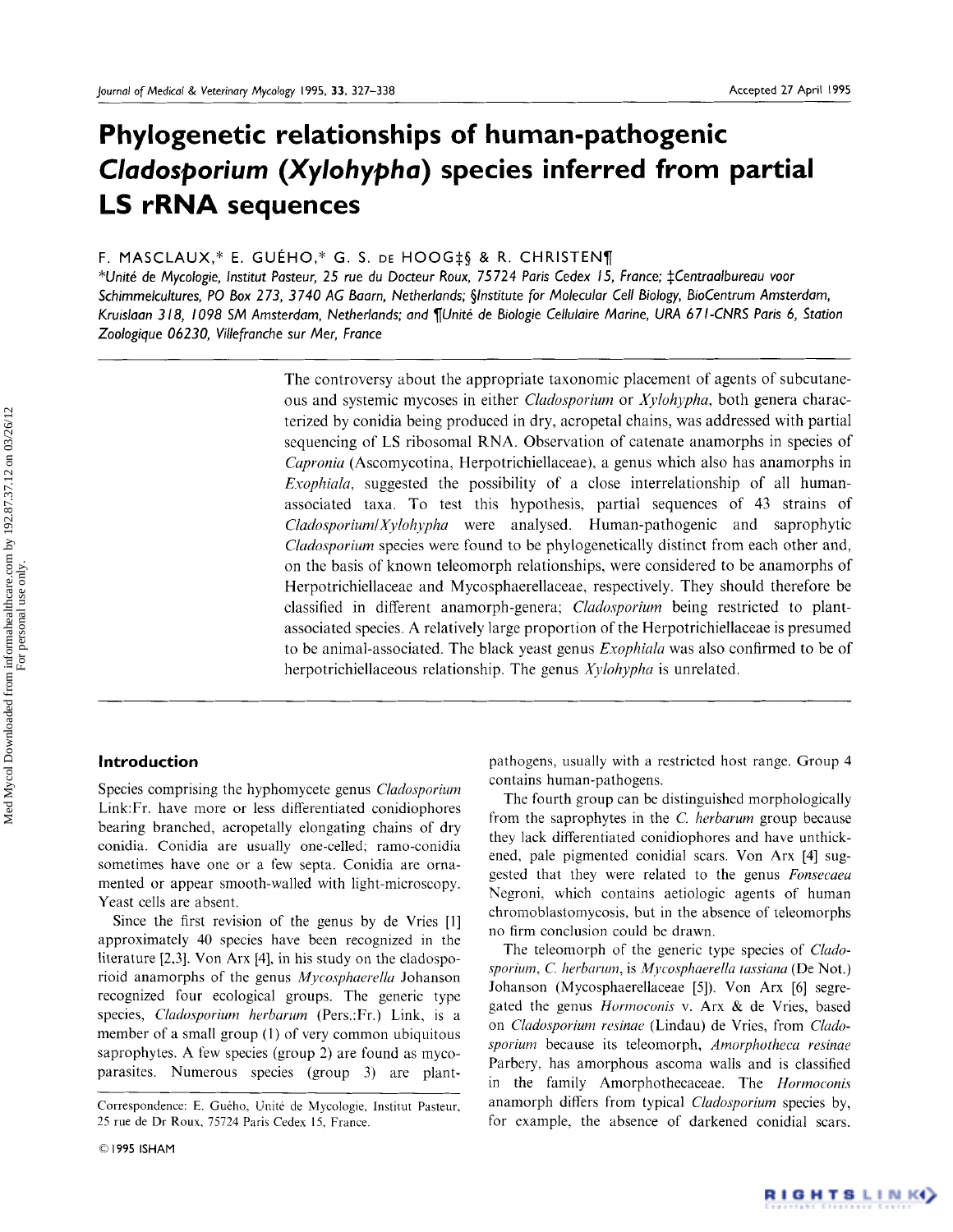Mfiller *et al.* [7] described a *Cladosporium-like* anamorph with undifferentiated conidiophores in *Capronia pilosella*  (P. Karst.) E. Mfiller *et al.* (Herpotrichiellaceae).

The present article assesses the affinities of the human-pathogenic *Cladosporium* species to either Mycosphaerellaceae or Herpotrichiellaceae. Relationships are established by phylogenetic analysis based on partial sequencing of LS rRNA. Where currently accepted species have identical sequences in this gene region, their identity is confirmed by means of DNA/DNA reassociation for entire genomic comparison.

#### **Materials and methods**

#### *Strains and culture conditions*

The strains studied (Table 1) were grown at 28 °C in 100 ml of a liquid medium (1% glucose, 0-5% peptone, 0'3% malt extract and 0-3% yeast extract) on a rotary shaker at  $150$  rev min<sup>-1</sup> for 48-96 h, depending on the species. Mycelial pellets were harvested by filtration, washed twice with sterile distilled water and stored at  $-20$  °C after lyophilization.

### *Extraction of ribosomal RNA and comparison of sequences*

Bulk rRNA was extracted from lyophilized pellets using **the** micromethod described by Guadet *et al.* [8]. rRNA was purified by a final precipitation in 4 M LiCl to eliminate contaminating double-stranded DNAs. For species from which DNA is isolated with difficulty, such as saprophytic cladosporia, an alternative method of purification was used [9]. One per cent (w:v) Macaloid was added to the lysis solution and purification was carried out with deproteinization four times using Tris-saturated phenol containing  $0.1\%$  hydroxyquinoline. Purity of rRNA samples was estimated from spectrophotometric absorbance ratios  $260/280 = 2.00 - 2.15$  and  $230/260 \le 0.5$ , and their integrity verified by non-denaturating agarose gel electrophoresis. Sequences of 577 nucleotides were obtained by the dideoxynucleotide chain-termination method [10], using bulk rRNA as a template with reverse transcriptase and subsequently modified by incorporation of  $[^{35}S]$  labelled-dATPaS in a short preliminary elongation step. Sequences were extended by chaining up partial sequences targeted in the bulk rRNA by three oligonucleotide primers complementary to evolutionary conserved regions, 5'-GCATTCCCAAACAACTCGACTC-3' (266), 5'-TCCCTTTCAACAATTTCACG-Y (401) and 5'-GGTCCGTGTTTCAAGACGG-3' (636). Numbers between brackets indicate the first base position copied with reference to the LS rRNA primary structure of *Saccharomyces cerevisiae* [11].

#### *Sequence alignment and phylogenetic analysis*

Alignment was performed on 43 LS rRNA partial sequences of 577 bases, starting at position 57 of the 5' end, up to position 624, with reference to *Saccharomyces cerevisiae.* Editing, alignment and storage of sequences were carried out using the VSM package version (program developed for PC-compatible computer by R.C.). Ambiguously aligned positions were excluded from analyses. Phylogenetic trees were constructed using three different algorithms. For example, for the neighbour-joining method [12] the algorithm of the VSM package version 2-0 was used. Trees were also obtained for the same data using maximum parsimony analysis with the heuristic search option (PAUP version 3.0) [13]. All trees were inferred using the 'branch and bound' options in attempting to find the most parsimonious tree. When several most parsimonious trees were found, the 100% consensus tree was used as the most parsimonious tree. A bootstrap analysis was performed (heuristic option) to check each topology for robustness [14]. One hundred bootstrap replications were compared. Results were also obtained with the maximum likelihood program rewritten by G. J. Olsen (University of Urbana, IL). Only topologies found to be similar by all three methods were retained.

#### *DNA analysis*

Nuclear DNA was extracted from wet cells harvested after 4 days of growth at  $28\degree C$  in 11 shaken broth described above or Sabouraud's broth. DNA was purified by the method of Guého *et al.* [15]. Guanine plus cytosine (GC) content of the DNAs in  $0.1 \times$  SSC was determined by thermodenaturation using a Gilford Response II spectrophotometer and the formula % $GC = 2.44$  (Tm - 69.4) [16]. The DNA of *Escherichia coli* K-12 with Tm at 90.5 °C in  $1 \times SSC$  was used as a control. DNA/DNA reassociation experiments were carried out by means of the same equipment with the optical technique. The low values of DNA/DNA reassociations were estimated with the formula:

$$
D = 100 \times \frac{4 \text{vm} - (\nu A + \nu B)}{2\sqrt{\nu A \nu B}}
$$

in which  $D =$  per cent reassociation value,  $v =$  value of the slope,  $m =$  mixture of strains A and B [16].

#### **Results**

Alignment of sequences of the strains studied is presented in Fig. I. In the phylogenetic tree two distinct groups (I and II) could be recognized (Fig. 2). Group I contained all human-pathogenic *Cladosporium* species and species of the black yeast genus *Exophiala* Carmichael. Group II

© 1995 1SHAM, *Journal of Medical & Veterinary Mycology* 33, 327-338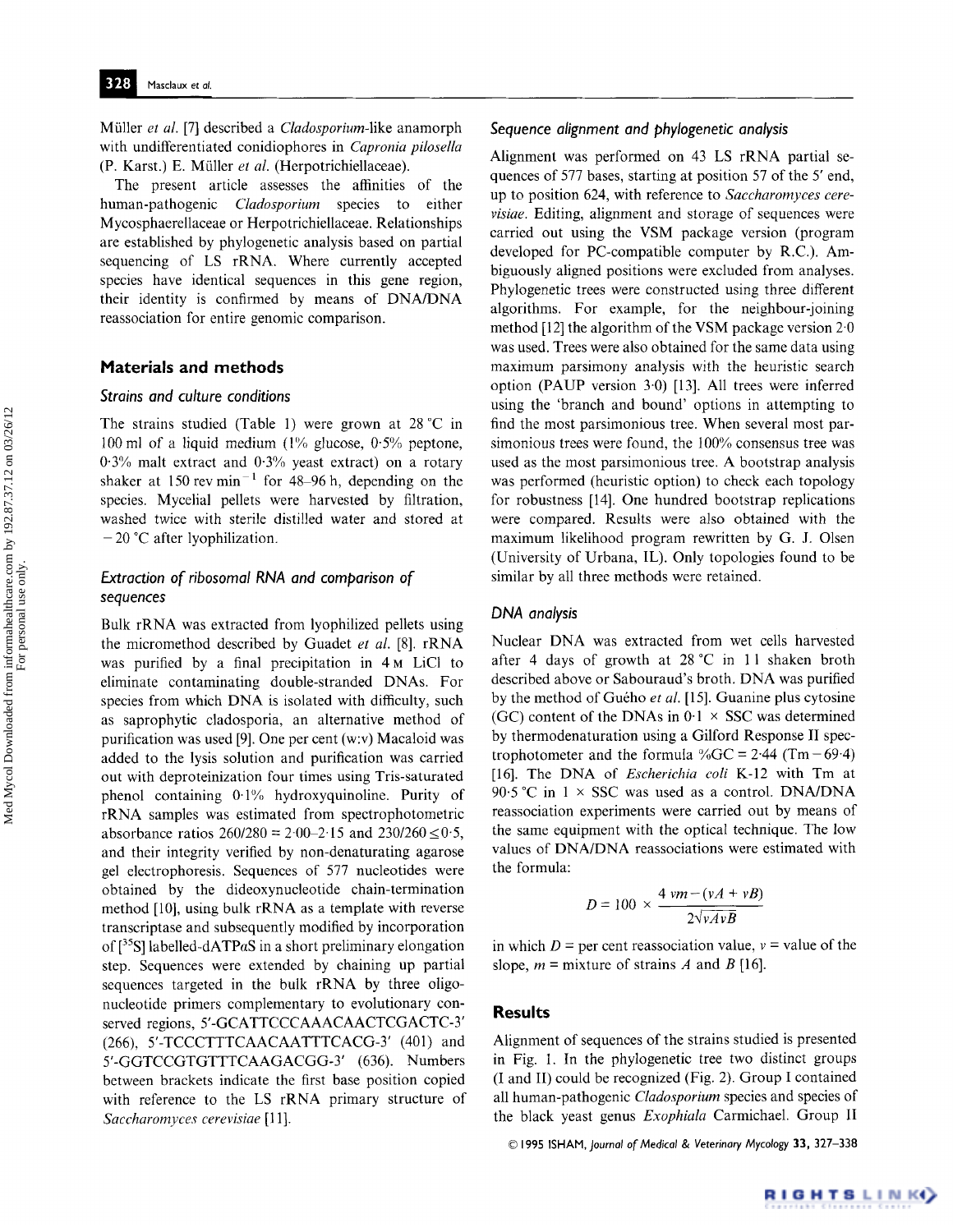Table 1 List of strains studied with their sources of isolation

| Species                                                              | Number                         | Source                               |
|----------------------------------------------------------------------|--------------------------------|--------------------------------------|
| <i>Aureobasidium pullulans</i> (De Bary)                             | CBS $105.22$ <sup>T</sup>      | M. B. Church, unprecised             |
| Arnaud<br>Capronia mansonii (Schol-Schwarz)                          |                                |                                      |
| E. Müller et al.                                                     | $CBS$ 101.67                   | wood of Populus tremula              |
| Capronia pilosella (Karsten) E. Müller                               |                                |                                      |
| et al.                                                               | CBS 125.88<br>$CBS$ 260.83 $T$ | decaying wood<br>human skin lesion   |
| Cladophialophora ajelloi Borelli<br>Cladophialophora ajelloi Borelli | CBS 259-83                     | human skin lesion                    |
| Cladophialophora arxii Tintelnot                                     | CBS 306.94                     | human tracheal tumour                |
| Cladosporum carrionii Trejos                                         | CBS 160.54 <sup>AUT</sup>      | human chromoblastomycosis            |
| Cladosporium carrionii Trejos                                        | CBS 164.54                     | human chromoblastomycosis            |
| Cladosporium carrionii Trejos                                        | CBS 362.70                     | human chromoblastomycosis            |
| Cladosporium carrionii Trejos                                        | CBS 454.82                     | contaminant                          |
| Cladosporium cladosporioides (Fres.)                                 | CBS 170.54 <sup>NT</sup>       | leaf of Arundo sp.                   |
| de Vries<br>Cladosporium cladosporioides (Fres.)                     |                                |                                      |
| de Vries                                                             | RV 68106                       | human skin lesion                    |
| Cladosporium devriesii Padhye & Ajello                               | CBS $147.84$ <sup>T</sup>      | human mycotic granuloma              |
| Cladosporium elatum (Harz) Nannf.                                    | CBS $146.33$ <sup>T</sup>      | wood pulp                            |
| Cladosporium herbarum (Pers.:Fr.) Link                               | CBS 399-80                     | human skin lesion                    |
| Cladosporium macrocarpum Preuss                                      | CBS 175.62                     | grain of Hordeum vulgare             |
| Cladosporium sphaerospermum Penzig                                   | CBS 122-47                     | decaying stem of Begonia             |
| Cladosporium trichoides Emmons                                       | CBS $173.52$ <sup>T</sup>      | human brain abscess                  |
| Cladosporium trichoides Emmons                                       | CBS 328.65                     | dog liver abscess                    |
| Cladosporium trichoides Emmons                                       | CBS 364.80                     | cat brain abscess                    |
| Cladosporium trichoides Emmons<br>Cladosporium trichoides            | IP 2246-94                     | human brain abscess                  |
| var. chlamydosporum Kwon-Chung                                       | CBS 564.82                     | human brain abscess                  |
| Exophiala dermatitidis (Kano) de Hoog                                | CBS $207.35T$                  | human chromoblastomycosis            |
| Exophiala dermatitidis (Kano) de Hoog                                | CBS 153.94                     | human liver abscess                  |
| Exophiala jeanselmei (Langeron)                                      |                                |                                      |
| McGinnis & Padhye                                                    | CBS 528-76                     | human skin lesion                    |
| Exophiala jeanselmei var. lecanii-corni                              |                                |                                      |
| (Benedek & Specht) de Hoog et al.                                    | CBS 232.39                     | human skin lesion                    |
| Exophiala pisciphila McGinnis & Ajello                               | CBS 537-73 <sup>T</sup>        | Ictalurus punctatus                  |
| Fonsecaea pedrosoi (Brumpt) Negroni                                  | CBS 271.37 <sup>NT</sup>       | human                                |
| Fonsecaea pedrosoi (Brumpt) Negroni                                  | IP 2247.94                     | human chromoblastomycosis            |
| Hormoconis resinae (Lindau) v. Arx &<br>de Vries                     | CBS $406.68$ <sup>T</sup>      | soil                                 |
| Hortaea werneckii (Horta) Nishimura &                                |                                |                                      |
| Miyaji<br>Mycosphaerella tassiana (De Not.)                          | CBS 107.67NT                   | human tinea nigra                    |
| Johanson<br>Ochronis gallopavum (W. B. Cooke) de                     | CBS 111-82                     | Arctostaphylos uva-ursi              |
| Hoog                                                                 | CBS $437.64$ <sup>T</sup>      | Meleagris gallopavo, brain<br>lesion |
| Phialophora parasitica Ajello et al.                                 | CBS $860.73$ <sup>T</sup>      | human phaeohyphomycosis              |
| Phialophora verrucosa Medlar                                         | CBS 286-47                     | human                                |
| Ramichloridium mackenziei Campbell &<br>Al-Hedaithy                  | CBS 650.93                     | human brain abscess                  |
| Rhinocladiella atrovirens Nannf.                                     | CBS 317-33AUT                  | pine wood                            |
| Taeniolella alta (Ehrenb.:Fr.) Hughes                                | CBS 488.80                     | wood of Carpinus betulus             |
| Taeniolella boppii Borelli                                           | CBS $126.86$ <sup>T</sup>      | human skin lesion                    |
| Taeniolella exilis (Karst.) Hughes                                   | IP 2199.93                     | human skin lesion                    |
| Xylohypha emmonsii Padhye et al.                                     | CBS $678.79$ <sup>T</sup>      | cat skin lesion                      |
| Xylohypha ferruginosa (Corda) Hughes                                 | CBS 619-73                     | decaying wood                        |
| Xylohypha nigrescens (Pers.:Fr.) Mason                               | CBS 909.70                     | wood of Fraxinus sp.                 |

CBS = Centraalbureau voor Schimmelcultures, Baarn, the Netherlands; IP = Pasteur Institute, Paris, France;  $RV =$  Institut of Tropical Medecine, Antwerp, Belgium;  $T =$  type culture;  $NT =$  neotype culture;  $AUT =$  authentic culture.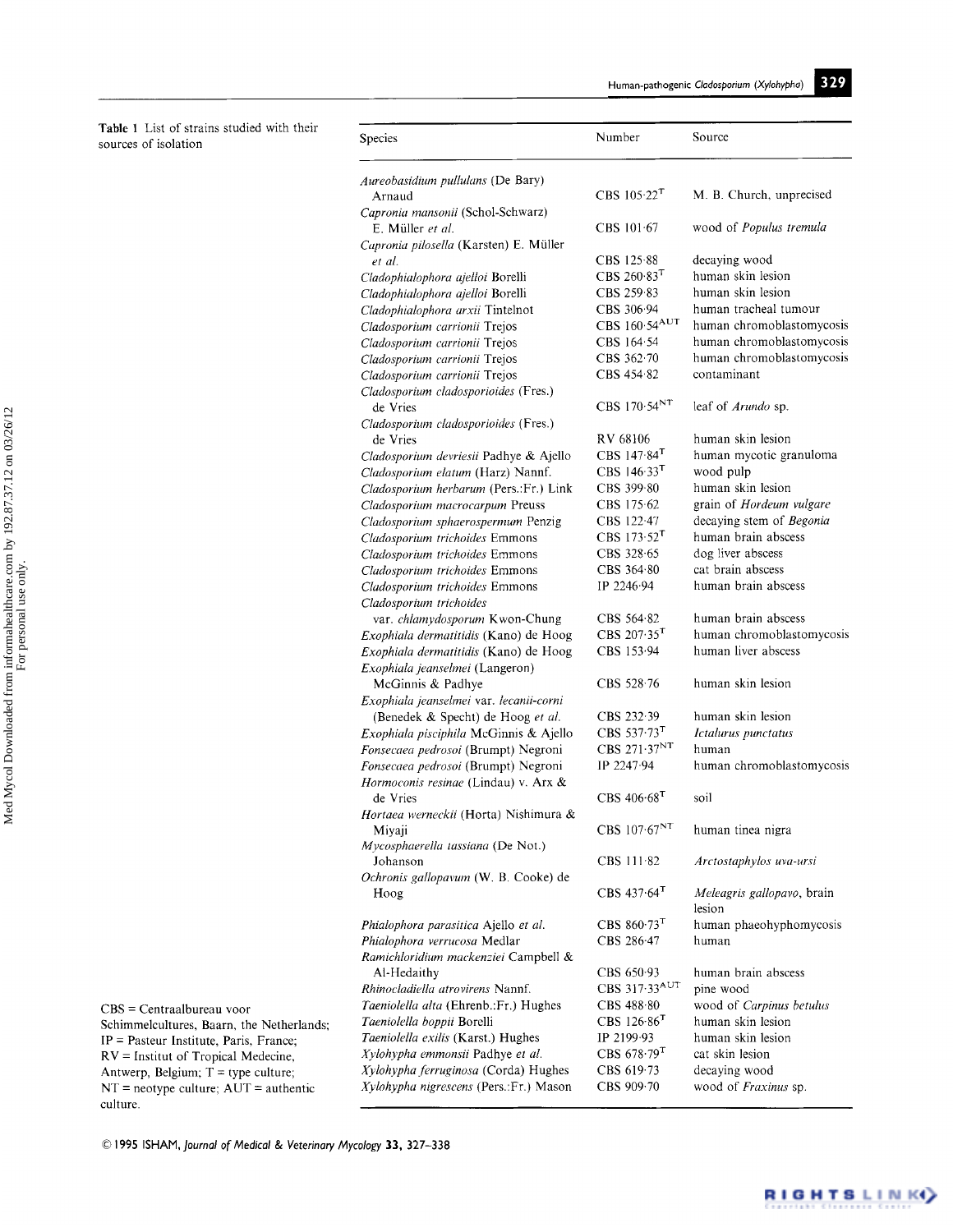|           | 1 (57) | 11  | 21  | 31  | 41  | 51  | 61  | 71                                                                                                                      | 81  | 91  |
|-----------|--------|-----|-----|-----|-----|-----|-----|-------------------------------------------------------------------------------------------------------------------------|-----|-----|
| Cl.arxii  |        |     |     |     |     |     |     | C.trichol AGGAAAAGAA ACCAACAGGG AUUGCCUCAG UDACGGGGAG UGAAGCGGCA ACAGCUCAAA UUUGAAAUCU GGCCUCUU** GGGGUCCGAG CCGUAAUUUG |     |     |
|           |        |     |     |     |     |     |     |                                                                                                                         |     |     |
|           |        |     |     |     |     |     |     |                                                                                                                         |     |     |
|           |        |     |     |     |     |     |     |                                                                                                                         |     |     |
|           |        |     |     |     |     |     |     |                                                                                                                         |     |     |
|           |        |     |     |     |     |     |     |                                                                                                                         |     |     |
|           |        |     |     |     |     |     |     |                                                                                                                         |     |     |
|           |        |     |     |     |     |     |     | <u>F,pedroso maassisii hiraasaare uudaannis misiisinin haraasaase aadaasisin uurisisinin misiisinin misiisinisi</u>     |     |     |
|           |        |     |     |     |     |     |     |                                                                                                                         |     |     |
|           |        |     |     |     |     |     |     |                                                                                                                         |     |     |
|           |        |     |     |     |     |     |     |                                                                                                                         |     |     |
|           |        |     |     |     |     |     |     |                                                                                                                         |     |     |
|           |        |     |     |     |     |     |     |                                                                                                                         |     |     |
|           |        |     |     |     |     |     |     |                                                                                                                         |     |     |
|           |        |     |     |     |     |     |     |                                                                                                                         |     |     |
|           |        |     |     |     |     |     |     |                                                                                                                         |     |     |
|           |        |     |     |     |     |     |     |                                                                                                                         |     |     |
|           |        |     |     |     |     |     |     |                                                                                                                         |     |     |
|           |        |     |     |     |     |     |     |                                                                                                                         |     |     |
| T.alta    |        |     |     |     |     |     |     |                                                                                                                         |     |     |
|           |        |     |     |     |     |     |     |                                                                                                                         |     |     |
|           |        |     |     |     |     |     |     |                                                                                                                         |     |     |
|           | 101    | 111 | 121 | 131 | 141 | 151 | 161 | 171                                                                                                                     | 181 | 191 |
|           |        |     |     |     |     |     |     | C.trichoi UAGAGGAUGU UUCGGG*UAC CGCCUCGGUU UAAAUUUCUU GGAACAGAAU GUCAGAGAGG GUGAGAAUCC CGUCUUGAAC CGGUGG*UAG GGCCUAUQUG |     |     |
| Cl.arxii  |        |     |     |     |     |     |     |                                                                                                                         |     |     |
|           |        |     |     |     |     |     |     |                                                                                                                         |     |     |
|           |        |     |     |     |     |     |     |                                                                                                                         |     |     |
|           |        |     |     |     |     |     |     |                                                                                                                         |     |     |
|           |        |     |     |     |     |     |     |                                                                                                                         |     |     |
|           |        |     |     |     |     |     |     |                                                                                                                         |     |     |
|           |        |     |     |     |     |     |     |                                                                                                                         |     |     |
|           |        |     |     |     |     |     |     |                                                                                                                         |     |     |
|           |        |     |     |     |     |     |     |                                                                                                                         |     |     |
|           |        |     |     |     |     |     |     |                                                                                                                         |     |     |
|           |        |     |     |     |     |     |     |                                                                                                                         |     |     |
|           |        |     |     |     |     |     |     |                                                                                                                         |     |     |
|           |        |     |     |     |     |     |     |                                                                                                                         |     |     |
|           |        |     |     |     |     |     |     |                                                                                                                         |     |     |
|           |        |     |     |     |     |     |     |                                                                                                                         |     |     |
|           |        |     |     |     |     |     |     |                                                                                                                         |     |     |
|           |        |     |     |     |     |     |     |                                                                                                                         |     |     |
|           |        |     |     |     |     |     |     | X.nigresc --------C --UU---CG- G-UGC-*U-C CC-G--C-C -----G-G-C -C-UU----- -----GCG- ---ACG-UUG GACAUU-**A A----C---A    |     |     |
|           |        |     |     |     |     |     |     | P.parasit C--------C ------CG- G-UGC-*U-C -G-G--C-C- -----G-G-C -C--U----- ------GC-- ---A**CGGU U--ACACC*U A----G----  |     |     |
| T.alta    |        |     |     |     |     |     |     |                                                                                                                         |     |     |
|           |        |     |     |     |     |     |     |                                                                                                                         |     |     |
|           |        |     |     |     |     |     |     |                                                                                                                         |     |     |
|           | 201    | 211 | 221 | 231 | 241 | 251 | 261 | 271                                                                                                                     | 281 | 291 |
|           |        |     |     |     |     |     |     | C.trichoi AAACUCCUUC GACGAGUCGA GUUGUUUGGG AAUGCAGCUC CAAAUGGGUG GUAAAUUUCA UCUAAAGCUA AAUAUUGGCC AGAGACCGAU AGCGCACAAG |     |     |
|           |        |     |     |     |     |     |     |                                                                                                                         |     |     |
| T.boppii  |        |     |     |     |     |     |     | P.Verruco <u>aaaaaannoo aaasannoo uusaaanno assinishin A</u> aaaaannoo aaasannoo uusiiniin uusiiniinii aaaaaannoo aaaa  |     |     |
| c.carrion |        |     |     |     |     |     |     |                                                                                                                         |     |     |
|           |        |     |     |     |     |     |     |                                                                                                                         |     |     |
|           |        |     |     |     |     |     |     |                                                                                                                         |     |     |
|           |        |     |     |     |     |     |     |                                                                                                                         |     |     |
|           |        |     |     |     |     |     |     |                                                                                                                         |     |     |
|           |        |     |     |     |     |     |     |                                                                                                                         |     |     |
|           |        |     |     |     |     |     |     |                                                                                                                         |     |     |
|           |        |     |     |     |     |     |     |                                                                                                                         |     |     |
|           |        |     |     |     |     |     |     |                                                                                                                         |     |     |
|           |        |     |     |     |     |     |     |                                                                                                                         |     |     |
|           |        |     |     |     |     |     |     |                                                                                                                         |     |     |
|           |        |     |     |     |     |     |     |                                                                                                                         |     |     |
|           |        |     |     |     |     |     |     |                                                                                                                         |     |     |
|           |        |     |     |     |     |     |     |                                                                                                                         |     |     |
|           |        |     |     |     |     |     |     |                                                                                                                         |     |     |
|           |        |     |     |     |     |     |     |                                                                                                                         |     |     |
| T.alta    |        |     |     |     |     |     |     |                                                                                                                         |     |     |
|           |        |     |     |     |     |     |     |                                                                                                                         |     |     |
|           |        |     |     |     |     |     |     |                                                                                                                         |     |     |

C 1995 ISHAM, Journal of Medical & Veterinary Mycology 33, 327-338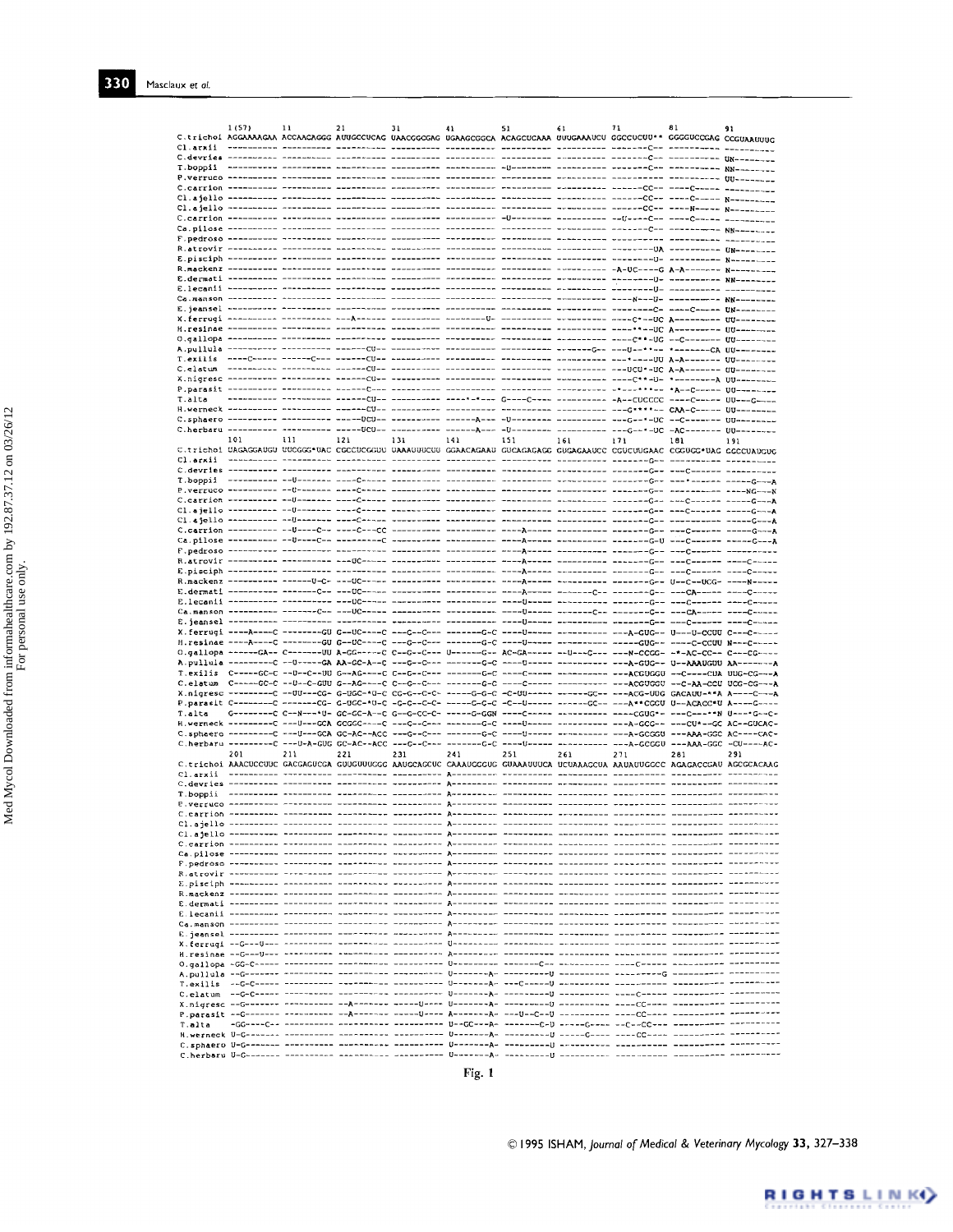|        | 301 | 311 | 321                                                                                                                                                                                                                                                 | 331 | 341 | 351 | 361                                                                                            | 371       | 381 | 391 |
|--------|-----|-----|-----------------------------------------------------------------------------------------------------------------------------------------------------------------------------------------------------------------------------------------------------|-----|-----|-----|------------------------------------------------------------------------------------------------|-----------|-----|-----|
|        |     |     | C.trichoi UAGAGUGAUC GAAAGAUGAA AAGCACUUUG AAAAGAGAGU UAAACAGUAU GUGAAAUUGU UGAAAGGGAA GCGCUUACAA CCAGACUUGA GCGCGGCGGU                                                                                                                             |     |     |     |                                                                                                |           |     |     |
|        |     |     |                                                                                                                                                                                                                                                     |     |     |     |                                                                                                |           |     |     |
|        |     |     |                                                                                                                                                                                                                                                     |     |     |     |                                                                                                |           |     |     |
|        |     |     |                                                                                                                                                                                                                                                     |     |     |     |                                                                                                |           |     |     |
|        |     |     |                                                                                                                                                                                                                                                     |     |     |     |                                                                                                |           |     |     |
|        |     |     |                                                                                                                                                                                                                                                     |     |     |     |                                                                                                |           |     |     |
|        |     |     |                                                                                                                                                                                                                                                     |     |     |     |                                                                                                |           |     |     |
|        |     |     |                                                                                                                                                                                                                                                     |     |     |     |                                                                                                |           |     |     |
|        |     |     |                                                                                                                                                                                                                                                     |     |     |     |                                                                                                |           |     |     |
|        |     |     |                                                                                                                                                                                                                                                     |     |     |     |                                                                                                |           |     |     |
|        |     |     |                                                                                                                                                                                                                                                     |     |     |     |                                                                                                |           |     |     |
|        |     |     |                                                                                                                                                                                                                                                     |     |     |     |                                                                                                |           |     |     |
|        |     |     |                                                                                                                                                                                                                                                     |     |     |     |                                                                                                |           |     |     |
|        |     |     |                                                                                                                                                                                                                                                     |     |     |     |                                                                                                |           |     |     |
|        |     |     |                                                                                                                                                                                                                                                     |     |     |     |                                                                                                |           |     |     |
|        |     |     |                                                                                                                                                                                                                                                     |     |     |     |                                                                                                |           |     |     |
|        |     |     |                                                                                                                                                                                                                                                     |     |     |     |                                                                                                |           |     |     |
|        |     |     |                                                                                                                                                                                                                                                     |     |     |     |                                                                                                |           |     |     |
|        |     |     |                                                                                                                                                                                                                                                     |     |     |     |                                                                                                |           |     |     |
|        |     |     |                                                                                                                                                                                                                                                     |     |     |     |                                                                                                |           |     |     |
| T.alta |     |     |                                                                                                                                                                                                                                                     |     |     |     |                                                                                                |           |     |     |
|        |     |     |                                                                                                                                                                                                                                                     |     |     |     |                                                                                                |           |     |     |
|        |     |     |                                                                                                                                                                                                                                                     |     |     |     |                                                                                                |           |     |     |
|        | 401 | 411 | 421                                                                                                                                                                                                                                                 | 431 | 441 | 451 | 461                                                                                            | 471       | 481 | 491 |
|        |     |     | C.trichoi UCCCCCUUGC UUCUGCUUGG GUUACUCCG CGUGUCCAGG CCAACAUCGG UUCUGGGGGU CGGUCAAAGG CCCUGGGAAU GUAUCUACCU AC*****GGG                                                                                                                              |     |     |     |                                                                                                |           |     |     |
|        |     |     |                                                                                                                                                                                                                                                     |     |     |     |                                                                                                |           |     |     |
|        |     |     |                                                                                                                                                                                                                                                     |     |     |     |                                                                                                |           |     |     |
|        |     |     |                                                                                                                                                                                                                                                     |     |     |     |                                                                                                |           |     |     |
|        |     |     |                                                                                                                                                                                                                                                     |     |     |     |                                                                                                |           |     |     |
|        |     |     |                                                                                                                                                                                                                                                     |     |     |     |                                                                                                |           |     |     |
|        |     |     |                                                                                                                                                                                                                                                     |     |     |     |                                                                                                |           |     |     |
|        |     |     |                                                                                                                                                                                                                                                     |     |     |     |                                                                                                |           |     |     |
|        |     |     |                                                                                                                                                                                                                                                     |     |     |     |                                                                                                |           |     |     |
|        |     |     |                                                                                                                                                                                                                                                     |     |     |     |                                                                                                |           |     |     |
|        |     |     |                                                                                                                                                                                                                                                     |     |     |     |                                                                                                |           |     |     |
|        |     |     |                                                                                                                                                                                                                                                     |     |     |     |                                                                                                |           |     |     |
|        |     |     |                                                                                                                                                                                                                                                     |     |     |     |                                                                                                |           |     |     |
|        |     |     |                                                                                                                                                                                                                                                     |     |     |     |                                                                                                |           |     |     |
|        |     |     | X.ferrugi --AU-UCA-G ----C--G-- NGC----G-- G-N--U---- ---G------ --OC--U--- U--AU----A --U------- --GG--C-UC U--------                                                                                                                              |     |     |     |                                                                                                |           |     |     |
|        |     |     | H.resinae --AU-GG--* ----CACC-- NGC---NG-- NNN-CU---- ---G------ -CUG--U--- U--AU----- --UG------ --GG--C-UC U---------<br>0.gallopa C-AGG-GCN- -----GCG-- UG--U-UUC- A-C-GA---- ---G------ ------A---C ---A-----A -GAA------ --GG--C-UC U-U------- |     |     |     |                                                                                                |           |     |     |
|        |     |     | A.pullula --GG-GG-CU -CUGA-CG-- U------A-U U*--GA---- ---G----A- --UC--C--C ---AU----- -U-------- --GG-C*UUC --UUNNGU-A                                                                                                                             |     |     |     |                                                                                                |           |     |     |
|        |     |     | T.exilis --AGU-GG*- --U---CC-- UGC----UU- U-CAGG---- ---G----A- --UG--C--- A--AU----- U-UCU-UC-C ---C--CU-- U-----G---                                                                                                                              |     |     |     |                                                                                                |           |     |     |
|        |     |     | C.elatum --AU-GGGC* --U---CC-- UGC----UU- U-C-GG---- ---G----A- --UG--C--- U--AU----A U-UCUAUC-C ---C--CU-- U-----G---<br>X.nigresc --AU--GGUG ----CA-C-- UGC---U--- -UA--UU--- ---G------ --U-C-UA-A G--AU---A- -UUG-----A ---G--C-U* U------*--   |     |     |     |                                                                                                |           |     |     |
|        |     |     | P.parasit --A--AGC-* ----CGC--- NNC------- --NN------ ---G------ ----C-CC-G G--AU----- -U--------C ---G--*-U* C------*--                                                                                                                            |     |     |     |                                                                                                |           |     |     |
| T.alta |     |     | --AU-GG-C- -----ACC-- UC--U--UU- U-G-C-UC-- ---G----A- C--N-CC--C ---AU----- --GC-----C --GG-*--U* C------*--                                                                                                                                       |     |     |     |                                                                                                |           |     |     |
|        |     |     | H.Werneck ---G-GG-C* -----ACC-- UC--U--GC- GCC*-G---- ---G----AC --GG-A-C-C ---AU----- -GUGC----- ---*-*C--* U------*--                                                                                                                             |     |     |     |                                                                                                |           |     |     |
|        |     |     | C.sphaero ---G-GG-C* -----ACC-- U-C----GC- GCGU-G---- ---G-----U C-GGU-CC-C U--AU*---A -UGGA----- --GG--C--* U------*--<br>C.herbaru ---G-GG-C* -----ACC-- UC-----GC- GCGU-G---- ---G------U C-GGU-CC-C U--AU*---A -UUGA----- ---G--C--* U-----**-- |     |     |     |                                                                                                |           |     |     |
|        | 501 | 511 | 521                                                                                                                                                                                                                                                 | 531 | 541 | 551 | 561                                                                                            | 571 (624) |     |     |
|        |     |     | C.trichoi UAGACUUAUA GACCAGGGUG UCAUGCGGCC UCCCGGGACC GAGGAACGCG CU*CCGGCUC GGAUGUUGGC GUAAUGG                                                                                                                                                      |     |     |     |                                                                                                |           |     |     |
|        |     |     |                                                                                                                                                                                                                                                     |     |     |     |                                                                                                |           |     |     |
|        |     |     |                                                                                                                                                                                                                                                     |     |     |     |                                                                                                |           |     |     |
|        |     |     |                                                                                                                                                                                                                                                     |     |     |     |                                                                                                |           |     |     |
|        |     |     |                                                                                                                                                                                                                                                     |     |     |     |                                                                                                |           |     |     |
|        |     |     |                                                                                                                                                                                                                                                     |     |     |     |                                                                                                |           |     |     |
|        |     |     |                                                                                                                                                                                                                                                     |     |     |     |                                                                                                |           |     |     |
|        |     |     |                                                                                                                                                                                                                                                     |     |     |     |                                                                                                |           |     |     |
|        |     |     |                                                                                                                                                                                                                                                     |     |     |     |                                                                                                |           |     |     |
|        |     |     |                                                                                                                                                                                                                                                     |     |     |     |                                                                                                |           |     |     |
|        |     |     |                                                                                                                                                                                                                                                     |     |     |     |                                                                                                |           |     |     |
|        |     |     |                                                                                                                                                                                                                                                     |     |     |     |                                                                                                |           |     |     |
|        |     |     |                                                                                                                                                                                                                                                     |     |     |     |                                                                                                |           |     |     |
|        |     |     |                                                                                                                                                                                                                                                     |     |     |     |                                                                                                |           |     |     |
|        |     |     | X.ferrugi G--UG----- -C--UC---- CA----A--- -A-------- -----C---- ---U-----A -----C---- -------                                                                                                                                                      |     |     |     |                                                                                                |           |     |     |
|        |     |     | H.resinae G--UG----- -C--NA---- CA----A--- NN--U----N -----C---- ---N------A -----C---- -------<br>0.gallopa G--UG----- -C--G-C--- CA-------- A-NN------ -----C---- -AUUUU--AA -----C---- -------                                                   |     |     |     |                                                                                                |           |     |     |
|        |     |     | A.pullula AG-UG----- -C-------- -A--A----- AG-------U ----UC---- ---U------A -----C---- -------                                                                                                                                                     |     |     |     |                                                                                                |           |     |     |
|        |     |     | T.exilis AG-C------ -GGG-*-AC- A---A-UA-- AG--U----U ----UC---- -A-U-U---A -----C---- -------                                                                                                                                                       |     |     |     |                                                                                                |           |     |     |
|        |     |     | C.elatum AG-C------ -GGG-*-A-- ----A-AA-- AG--U----U ----UC----- -A-U-U---A -----C---- -------<br>X.nigresc G--UG----- -C--CUU--A -A--A-CUU* -AUGA----- -----U---- -*-U-U--AA -----C---- A------                                                    |     |     |     |                                                                                                |           |     |     |
|        |     |     | P.parasit G--UG----- -C--UCU-C- -A--A-U-** *G-G------ ----U----- **-U-C--AA -----C---- -------                                                                                                                                                      |     |     |     |                                                                                                |           |     |     |
| T.alta |     |     |                                                                                                                                                                                                                                                     |     |     |     |                                                                                                |           |     |     |
|        |     |     | H.werneck G*-CA----- -C-GC-C-CA CA--A----G C-U-CC--GU ----UC---- ---U------A -----C---- -------<br>C.sphaero G--UG----- -C-UCCA--- AUGCAGC-AG CG------**- ----UC---- ---U------A -----C---- -------                                                 |     |     |     |                                                                                                |           |     |     |
|        |     |     |                                                                                                                                                                                                                                                     |     |     |     | C.herbaru G--UG----- -C-UCUU--- AUGCAGC-AG CG-----**- ----UC---- ---U------A -----C---- ------ |           |     |     |

Fig. 1 Alignment of 29 LS rRNA partial sequences starting from position 57 of the 5' end until position 624 with reference to S. cerevisiae (Georgiev et al., 1981). C. trichoides, CBS 173.52, is used as leading strand. Dashes indicate nucleotides identical to this reference; asterisks represent deletions necessary for alignment; N corresponds to unidentified nucleotides. Only sequences differing by at least one position are listed.

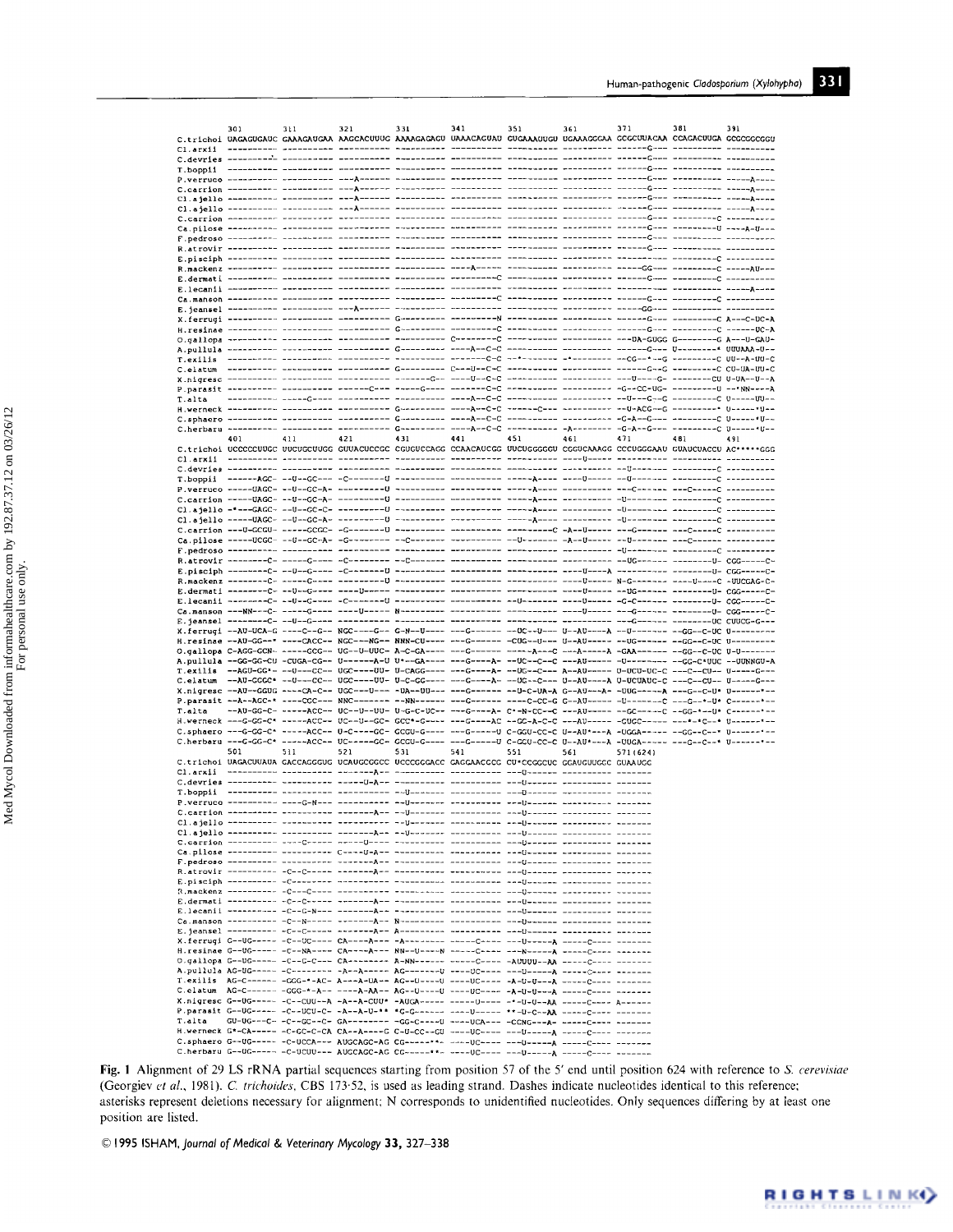

Fig. 2 Unrooted phylogenetic tree of studied Cladosporium-like species generated with the neighbour-joining method on the basis of unambiguously aligned positions (1-71, 83-116, 128-173, 197-330, 438-450, 475-483, 503-514, 518-526, 535-550, 555-577). The robustness of the tree was assessed by maximum parsimony (bold lines connecting taxa indicate common branches found with neighbour-joining and parsimony), maximum likelihood (double asterisk with  $P < 0.01$ ) and bootstrap analysis applied to the maximum parsimony (only values greater than 50% are given above the branches). Scale bar indicates accumulated changes per 100 nucleotides.

contained saprophytic Cladosporium species together with Mycosphaerella tassiana. The monophyletic branches I and II are very distant from each other.

The remaining species are all excluded from the monophyletic groups I and II. Among these were two saprophytic *Xylohypha* species, including the generic type species, *Xylohypha nigrescens* (Pres.:Fr.) Mason, which is at a large phylogenetic distance from the human-

pathogenic Cladosporia. Phialophora parasitica Ajello *et al.*, which is known primarily as a plant-pathogen but is occasionally reported from cases of phaeohyphomycosis, proved to be unrelated to the type species of Phialophora Medlar, Phialophora verrucosa Medlar. Two Taeniolella species, originally described from rotten wood, were found to be unrelated to each other, and were both found to be distant from Taeniolella boppii Borelli, described

© 1995 ISHAM, Journal of Medical & Veterinary Mycology 33, 327-338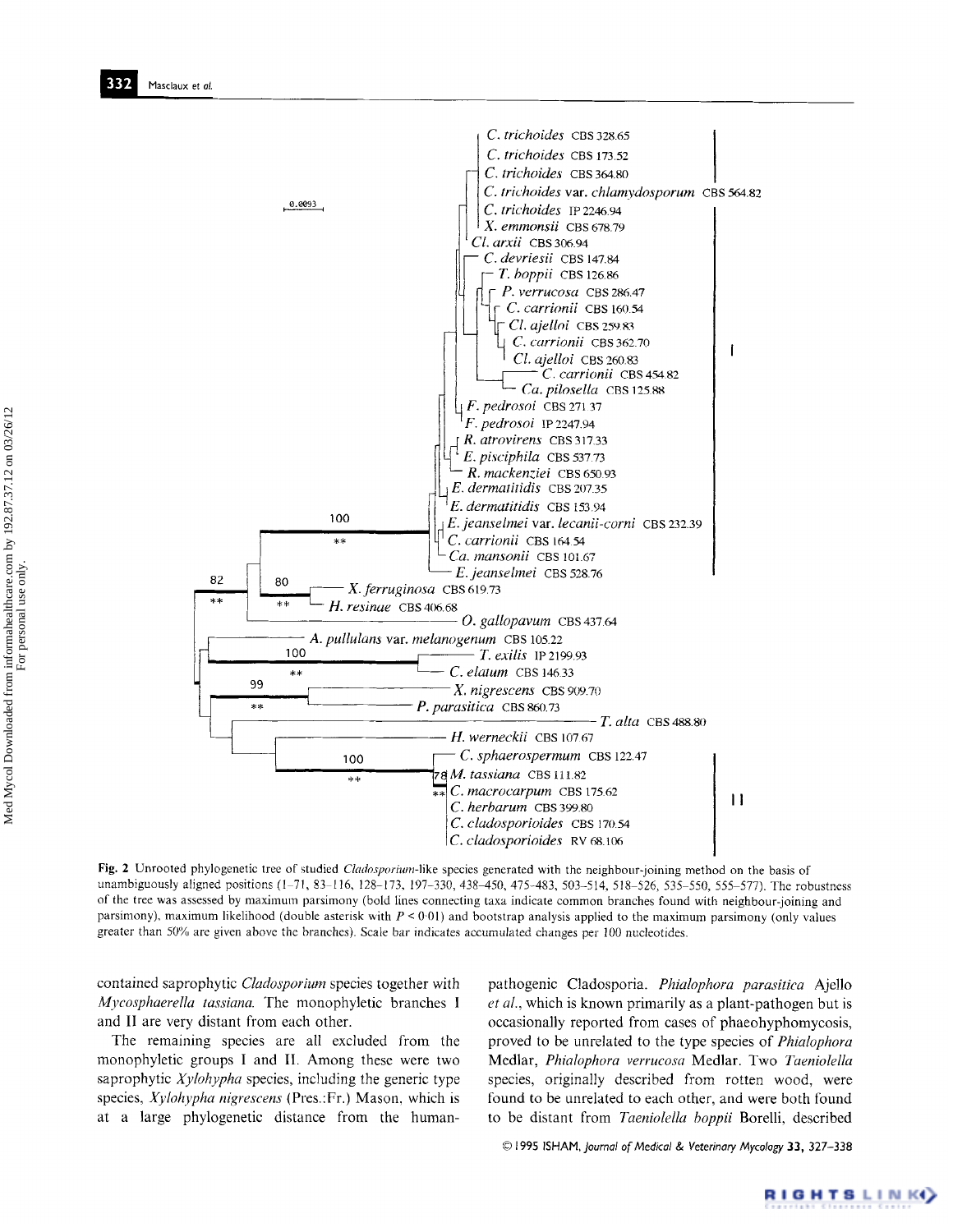Fig. 3 Unrooted phylogenetic tree of Herpotrichiellaceae and related anamorphs. Positions 1-78, 95-491 and 498-577 were used for analyses performed as for Fig. 1.



from human skin lesions. The black yeasts Aureobasidium pullulans (de Bary) G. Arnaud and Hortaea werneckii (Horta) Nishimura & Miyaji were distant from the other black yeasts now classified in *Exophiala*. The neurotropic species Ochroconis gallopavum (W. B. Cooke) de Hoog was also found in an isolated position among the species sampled here.

The largest monophyletic group in the study (I) contained the following taxa (Fig. 3):

- Two species of the herpotrichiellaceous Ascomycetes Capronia, viz. C. mansonii (Schol-Schwarz) E. Müller et al. and C. pilosella, which are known to have Exophiala-like and Cladosporium-like anamorphs [7] respectively.
- Four black yeasts belonging to the genus *Exophiala*, in addition to *Rhinocladiella atrovirens* Nannf, which also has an *Exophiala* synanamorph.
- The type strain of Taeniolella boppii, originating from human skin.
- The type strain of Ramichloridium mackenziei Campbell & Al-Hedaithy, originating from human brain.
- All analysed human-pathogenic Cladosporium species, among which are agents of systemic, neurotropic and disseminated mycoses.
- © 1995 ISHAM, Journal of Medical & Veterinary Mycology 33, 327-338

• All agents of chromoblastomycosis, viz. Fonsecaea pedrosoi (Brumpt) Negroni, Phialophora verrucosa, Cladosporium carrionii Trejos and Cladophialophora ajelloi Borelli.

The human-pathogenic Cladosporium species,  $\mathcal{C}$ trichoides C. W. Emmons var. trichoides, C. trichoides var. chlamydosporum Kwon-Chung and the analysed strain of Xylohypha emmonsii Padhye et al. [17], CBS 678.79, proved to have identical partial sequences. Their identity was confirmed with nDNA/DNA reassociation experiments, resulting in values of 95-100% (Table 2). In contrast, Cladosporium devriesii Padhye & Ajello and Cladophialophora arxii Tintelnot differed from Cladosporium trichoides in 11 and 7 positions, respectively, and, in addition, gave low values with nDNA/DNA reassociation (Table 2). Partial sequences of C. devriesii and Cladophialophora arxii differed at six positions and were also found to be different by DNA/DNA reassociation (Table 2).

Isolates of *Cladosporium carrionii* were dispersed over three sub-branches. An authentic strain, CBS 160.54, differed in one position from the type strain of *Cladophia*lophora ajelloi, CBS 260.83. A maximum nDNA/DNA reassociation value of 85% was found (Table 3). A second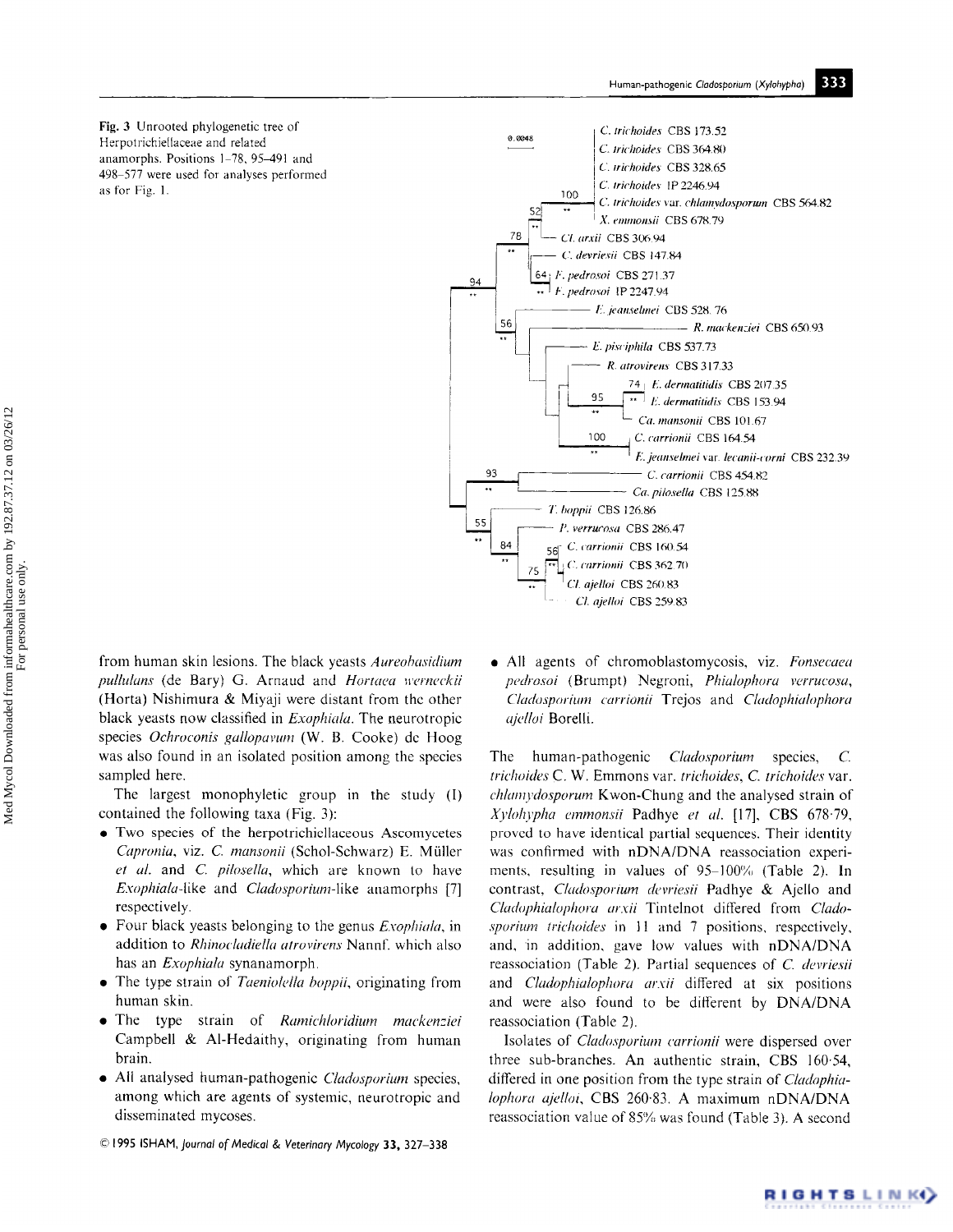strain of *Cl. ajelloi,* CBS 259'83, was somewhat more distinctive, and gave DNA/DNA reassociation values of 27 35% with its nearest neighbours (Table 3). In contrast, DNA of *Cladosporium carrionii*, CBS 362.70, and of *Cladophialophora ajelloi,* CBS 260-83, which had identical sequences, reassociated at 98% (Table 3). One *C. carrionii*  strain, CBS 164.54, which displayed an *Exophiala* synanamorph, was found identical to *Exophiala jeanselmei* var. *lecanii-corni* (Benedek & Specht) de Hoog, CBS 232.39, and this was confirmed by a DNA/DNA reassociation value of 99%. Another *C. carrionii* strain, CBS 454·82, occupied a relatively isolated position. Its nearest neighbour was *Capronia pilosella,* which has a *Cladosporium*like anamorph. A strain of *Exophiala dermatitidis* (Kano) de Hoog with a *Cladosporium-like* synanamorph, CBS 153.94 [18], was found to have identical sequences to the type strain, which was confirmed by a DNA/DNA reassociation value of 100% (results not shown). Two strains of *Fonsecaea pedrosoi* also proved to be identical by both methods.

*tecanii-corni* 232-39 99/0

X 100/0

97/0 95/0 X 99/0

Mole%  $G + C$  of DNA are listed in Table 4. Strains found in Group I had rather similar values ranging between 48.8% and 54.4%. Strains with identical sequences were invariably found to have nearly identical GC contents. The strains of *Cladosporiurn trichoides/ bantianum* have similar values, ranging from 51-4% to 51 "7%. *Cladosporium devriesii* and *CladophiaIophora arxii*  were clearly different from this group but close to each other, having values of 52.0% and 52.4%, respectively. The strains labelled *Cladosporium carrionii* were found to be polyphyletic. The authentic strain, CBS 160.54, a second strain from chromoblastomycosis (CBS 362-70), and the two *Cladophialophora ajelloi* strains had similar

values ranging between 54.0% and 54-4%. A further chromoblastomycosis strain, CBS 164.54, had a GC% of 49.0%, which was nearly identical to that of *Exophiala jeanselmei* var. *lecanii-corni* (48.8%). CBS 454.82 had a GC% of 51.7%, compared to 51.5% for its nearest neighbour *Capronia pilosella.* 

*E = Exophiala.* 

# **Discussion**

Some members of the well supported groups I and II (Fig. 2) are known to have teleomorphs which have been placed in two different families of bitunicate ascomycetes, viz. *Capronia* Sacc. (fam. Herpotrichiellaceae) and *Mycosphaerella* Johanson (fam. Mycosphaerellaceae). In the phylogenetic tree these are positioned far apart from each other. Additional species with known teleomorphs or supposed family relationships are *Hormoconis resinae*  (teleom.: *Amorphotheca resinae,* fam. Amorphothecaceae) and *Aureobasidium pullulans.* The latter species is related to the ascomycete family Dothideaceae, judging from teleomorph connections of the closely similar genus *Hormonema* [19], 18 S rDNA sequences [20], karyology and thallus maturation [21] and coenzyme Q systems [22]. Therefore, the phylogenetic distances (Fig. 2) between *Capronia pilosella/Capronia mansonii, Aureobasidium pullulans, Hormoconis resinae* and *Mycosphaerella tassiana* can be viewed as indicative of differences at the family level. The distance between *Capronia pilosella* and *Capronia mansonii* (39 differences, 6'8%) would thus indicate an intrafamilial relationship. On this basis, it is likely that all fungi clustered in group I are anamorphs of members of the Herpotrichiellaceae, as suggested by Untereiner's finding [23] of cleistothecium initials in

© [995 ISHAM, *Journal of Medical & Veterinary Mycology 33,* 327-338

Table 2 nDNA/DNA reassociation percentages and number of LS rRNA base changes between members of *Cladosporium trichoides, Xylohypha emmonsii, Cladosporium devriesii* and *Cladophialophora arxii* 

*C = Cladosporium, Cl = Cladophialophora.* 

Table 3 nDNA/DNA reassociation percentages and number of LS-RNA base changes between members of the *Cladosporiurn carrionii* complex

*C = Ctadosporium, Ct = C/adophialophora,* 

100/0 27/11

24/7 27/7 28/6

*Cl. ajelloi C. carrionii C. carrionii C. carrionii*  260-83 160.54 164-64 362.70

 $X = 85/1$  10/32 98/0 27/5 35/4 31/5

Masclaux *et al.* 

99/0

C. trichoides 173.52 *C. trichoides* 2246-94 *C. trichoides* 328.65 *C trichoides* 364"80 *Cl. arxii* 306.94

334

*C/. ajelloi* 260-83 *Cl. ajellui* 259.83 *E. jeanselmei* var.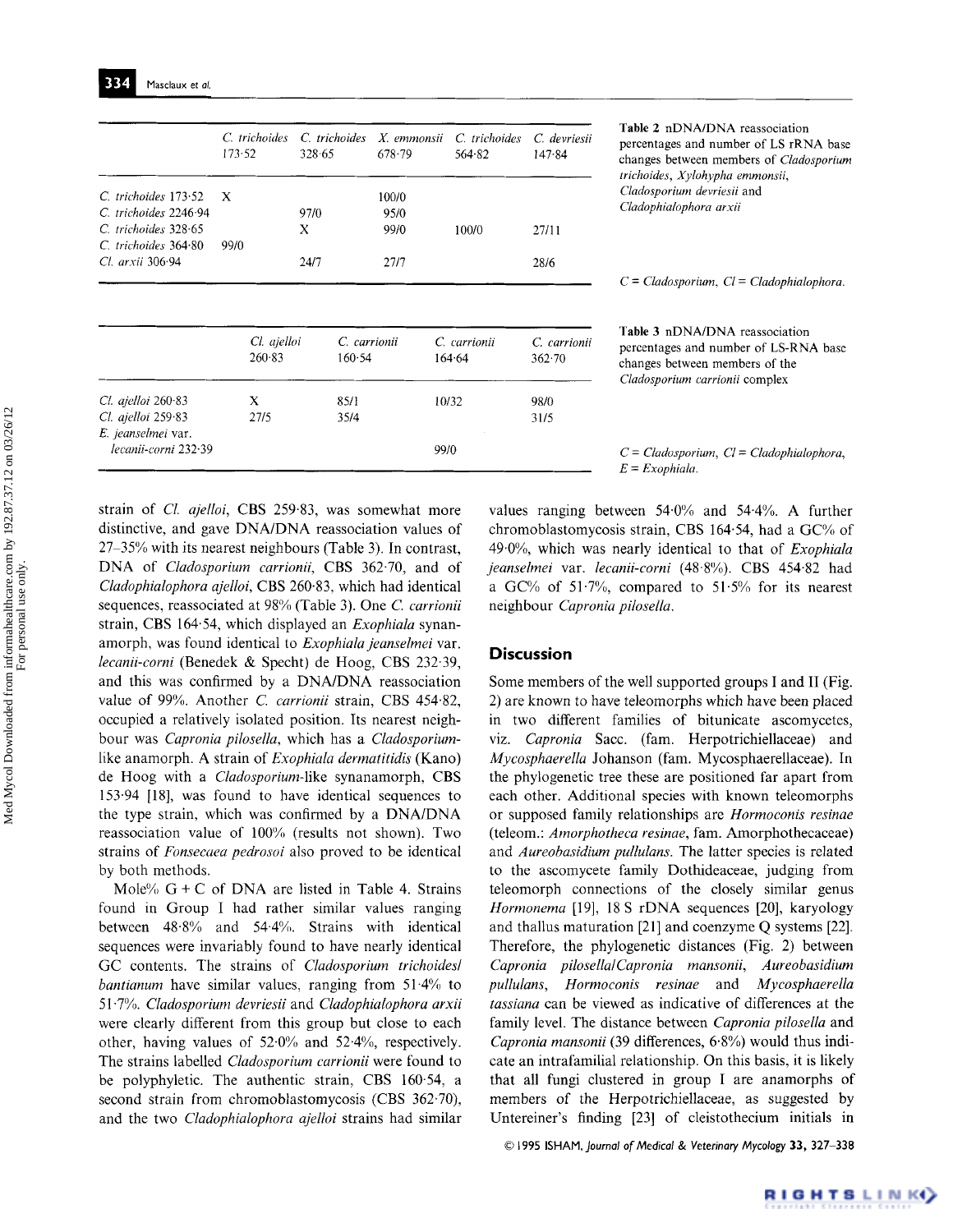| LS rRNA       | purported anamorphs placed in Group I with partial sequencing of |          |
|---------------|------------------------------------------------------------------|----------|
|               |                                                                  |          |
| Ca. mansonii  | CBS 101-67                                                       | 53.2     |
| Ca. pilosella | CBS 125-88                                                       | 51.5     |
| Cl. ajelloi   | CBS 260-83                                                       | 54.4     |
| Cl. ajelloi   | CBS 259-83                                                       | $54 - 1$ |

**Table 4** Mole%  $G + C$  of DNA of Herpotrichiellaceae and

| Cl. ajelloi      | CBS 259-83           | $54 \cdot 1$ |  |
|------------------|----------------------|--------------|--|
| Cl. arxii        | CBS 306-94           | 52.0         |  |
| C. carrionii     | CBS 160-54           | $54-0$       |  |
| C. carrionii     | CBS 164-54           | 49.0         |  |
| C. carrionii     | CBS $362-70$         | $54-4$       |  |
| C. carrionii     | CBS 454.82           | $51 - 7$     |  |
| C. devriesii     | CBS 147.84           | 52.4         |  |
| C. trichoides    | CBS 173.52           | $51 - 4$     |  |
| C. trichoides    | CBS $328.65$         | $51-5$       |  |
| C. trichoides    | $CBS$ 364 $\cdot$ 80 | $51-6$       |  |
| C. trichoides    | IP 2246.94           | 51.7         |  |
| C. trichoides    | $CBS$ 564 $\cdot$ 82 | 51.5         |  |
| E. dermatitidis  | CBS $207.35$         | 52.6         |  |
| E. dermatitidis  | CBS 153.94           | 52.8         |  |
| E. lecanii-corni | $CBS$ 232.39         | 48.8         |  |
| E. jeanselmei    | CBS 528-76           | $50-2$       |  |
| E. pisciphila    | CBS 537-73           | $50-0$       |  |
| F. pedrosoi      | CBS $271.37$         | 52.0         |  |
| F. pedrosoi      | IP 2247-94           | 52.0         |  |
| P. verrucosa     | CBS 286-47           | 54.2         |  |
| R. mackenziei    | CBS 650-93           | $50-3$       |  |
| Rh. atrovirens   | CBS 317-33           | $50-5$       |  |
| T. boppii        | $CBS$ 126.86         | 54.6         |  |
| X. emmonsii      | CBS 678-79           | 51.5         |  |
|                  |                      |              |  |

 $C = Cladosporium$ ,  $Ca = Capronia$ ,  $Cl = Cladophialophora$ ,  $E =$ *Exophiala, F = Fonsecaea, P = Phialophora, R = Ramich/oridium, Rh = Rhinocladielta, T = Taeniolella.* 

several of these pathogenic species, and, *vice versa,* her recognition [in 20] of anamorphs of *Capronia* which fit the *Exophiala* complex. Similarly, the fungi of group II probably all belong to or are anamorphs of members of the Mycosphaerellaceae.

Most members of Mycosphaerellaceae are pathogens on plants with a restricted host range or are ubiquitous on dead plant material [2,3,24,25]. Despite the fact that the latter are abundantly present in the human environment, human mycoses caused by these species are extremely rare. The few cases described do not show any clear predilection for particular organs and the route of infection is variable [26]. These species can thus be regarded as typical opportunists, occasionally infecting and surviving inside the tissue of warm-blooded animals but having their normal ecological niche elsewhere.

In addition to the above-described differences in ecology and pathogenicity, the mycosphaerellaceous Cladosporia are characterized by having differentiated conidiophores and protruding, dark conidial scars [4]. They are mostly unable to grow at temperatures above 30 °C [27] and can liquefy gelatin [28].

© 1995 ISHAM, *Journal of Medical & Veterinary Mycology* **33,** 327-338

Within the Mycosphaerellaceae, *Cladosporium herbarum* was proven to represent the anamorph of *Mycosphaerella tassiana,* as supposed earlier by several authors, e.g. [4]. *Cladosporium macrocarpum* Preuss and *C. cladosporioides* (Fres.) de Vries had the same partial 26 S rRNA sequences, even including identical hypervariable domains D1 and *D2. C macrocarpum* differs morphologically in having larger, more rough-walled conidia [1,2], while *C. cladosporioides* has conidiophores without nodes and smaller, less ornamented conidia. In contrast, *C sphaerospermum* Penz. was found to have 14 base differences (12 transitions, 2 transversions).

If we consider the taxa clustered in the monophyletic Group I to be anamorphic members of the family Herpotrichiellaceae, a remarkably high percentage of isolates in this small family are seen to originate from vertebrates. Several species are aetiologic agents of characteristic mycoses, with almost consistent clinical symptoms. Among these are *Fonsecaea pedrosoi, E compacta*  (Carridn) Carridn, *Phialophora verrucosa, Cladosporium carrionii* and *Cladophialophora ajelloi* (all chromoblastomycosis), and *Cladosporium trichoides* and *Ramichloridium mackenziei* Campbell *et al.* (both neurotropic in humans). Several others are nearly exclusively known from mammals: *Cladophialophora arxii, Cladosporium devriesii, Exophiala ( Wangiella) dermatitidis* (Kano) de Hoog and *Exophiala jeanselmei* var. *lecanii-corni.* The species *Exophiala jeanselmei* resides in the environment, but is also frequently involved in skin disorders in humans.

Some peculiarities are noted in the major systemical agents, *Cladosporium trichoides, Ramichloridium mackenziei* and *Exophiala dermatitidis.* The latter species is known to provoke fatal neurotropic mycoses in otherwise healthy, Asian patients but not in Caucasians [25]. *Cladosporium trichoides* causes neurotropic infections which lead to fatal brain lesions. *Ramichloridium mackenziei* seems restricted to the Middle-East [29]. It may thus be supposed that the clinical course in these mycoses is determined by rather subtle racial differences in the human immune system and/or by environmental differences. This suggests that the fungi concerned might have a highly evolved ecological strategy which includes vertebrate hosts.

Both groups I and 11 contain anamorphs currently classified in the genus *Cladosporium.* Our data indicate that they belong to different ascomycete families, and it is, therefore, confusing to maintain them all in a single genus. The genus *Cladosporium* should be divided along phylogenetic lines, as advocated by Morgan-Jones & Jacobsen [30] and actually proposed by de Hoog *et al.*  [31]. The genus *Cladophialophora* Borelli is redefined to accommodate van Arx's [4] fourth group of Cladosporia,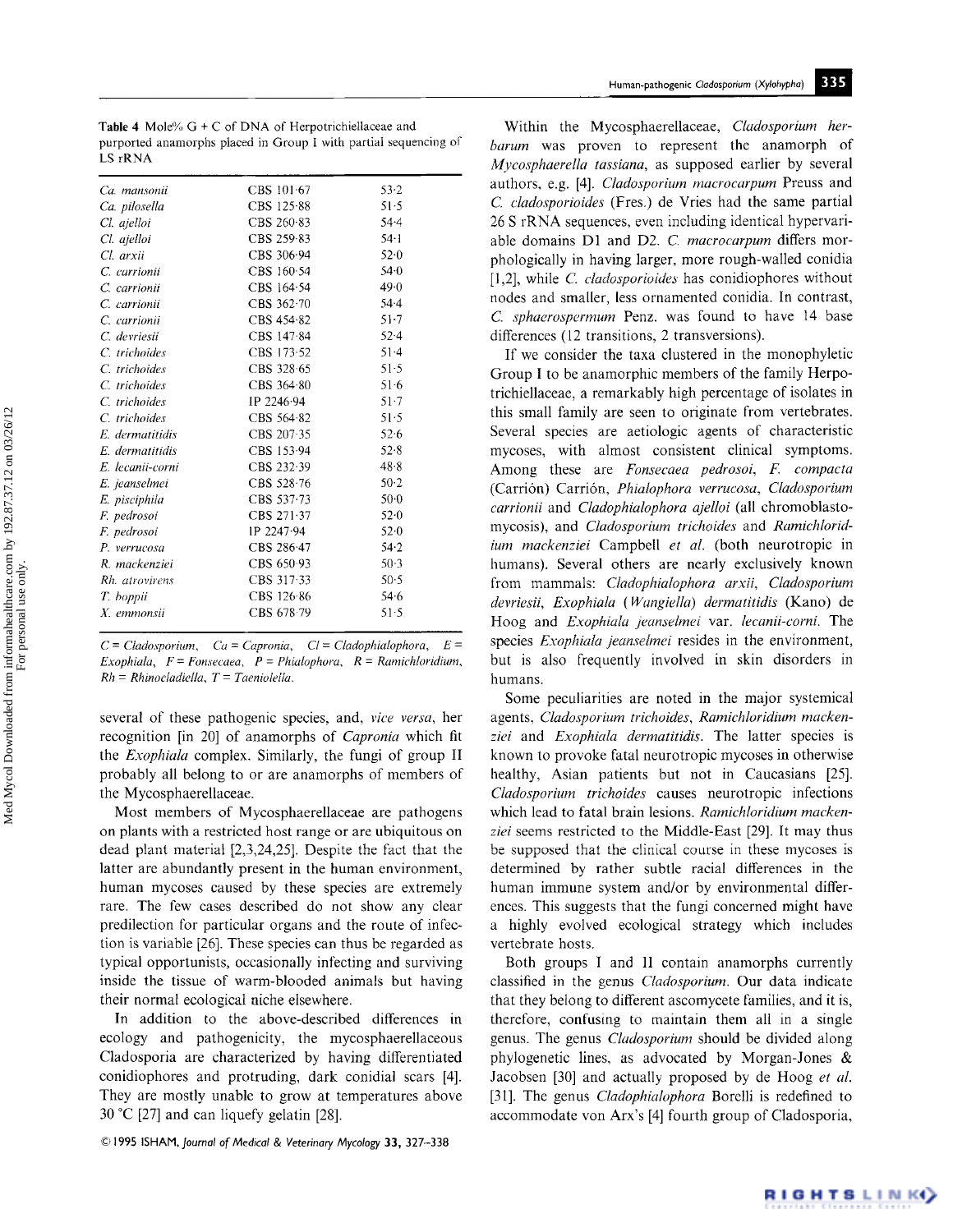viz. human-pathogenic species characterized by undifferentiated conidiophores and conidia with unpigmented, unthickened scars. An earlier proposal by McGinnis *et al.*  [32] to classify *Cladosporium bantianum* and C. *trichoides*  in *Xylohypha* should not be followed, for several reasons. Firstly, species of *XyIohypha s. str.* proved phylogenetically unrelated to the herpotrichiellaceous Cladosporia. This coincides with differences in conidial scars and germination patterns [27]. The studied *Xylohypha* species seem unrelated to each other (Fig. 2). Furthermore, *Cladosporium carrionii,* that had not been reclassified in *Xylohypha* by McGinnis *et al.* [32], clusters in group I with *C. trichoides,* and should thus be classified in the same genus.

*Cladosporium elatum* (Harz) Nannf. proved to be unrelated to either mycosphaerellaceous or herpotrichiellaceous anamorphs. It has undifferentiated conidiophores and conidia with unpigmented scars. It is known from wood [3,33] and only a single human case of subcutaneous phaeohyphomycosis has been described [34]. As its affinities are unknown, its provisional classification remains in *Cladosporium.* 

Within the Herpotrichiellaceae and their purported anamorphs, the following taxonomic remarks can be made. *Cladosporium trichoides* var. *chlamydosporum* has the same partial sequence as *C. trichoides* and proved identical in DNA/DNA reassociation experiments (Table 2). The variety was originally described on the basis of the presence of thick-walled chlamydospores [35]. Similar chlamydospores are known in other strains of C *trichoides* [32,36], *Cludophialophora arxii* [38] and in *CIadosporium carrionii* [31]. The occurrence of chlamydospores appears to be of physiological rather than of taxonomic interest. We therefore consider this taxon to be redundant [31].

*Cladosporium trichoides [ = Xylohypha bantiana* (Sacc.) McGinnis *et al.]* and *Xylohypha emmonsii* Padhye *et al.*  [17] were also found to be identical using rRNA sequencing as well as nDNA/DNA reassociation techniques. *~ylohypha emmonsii* has thus far been distinguished by its ability to grow at 40 °C. However, de Hoog *et ul.* [31] found strain CBS 678.79, used by Padhye *et al.* [17] as *X. emmonsii,* to grow at 40 °C. Morphological criteria for distinction, viz. conidial size and pigmentation and branching patterns of conidial chains, are all found to be highly dependent on cultural conditions. *Xylohypha emmonsii* is known from subcutaneous rather than systemic phaeohyphomycosis and it is found in tissue with irregular yeast-like cells rather than cylindrical hyphae [17,27,38]. The histopathological difference may be explained by a higher degree of innate cellular immunity in subcutaneous tissue. We therefore conclude that only a single species, *Cladophialophora bantiana* [311, should be maintained. Infections by this species are normally acquired by inhalation, but, as with any fungus which occurs in nature, it may also be traumatically inoculated and then cause a primary (sub)cutaneous mycosis.

*Cladophialophora arxii* [37] and *Cladosporium devriesii*  [39,40] were confirmed to be separate though closely related species. Interestingly, they are represented by the only two *Cladosporium* strains isolated from systemical infections rather than from the central nervous system. The two species are morphologically distinct but physiologically identical except for temperature tolerance [31].

The two *Fonsecaea pedrosoi* strains tested here, both agents of human chromoblastomycosis, cluster together and are found to be identical, The morphology of *Fonsecaea* resembles that of human-pathogenic species of *Cladosporium,* but differs in having conidia in short chains, in addition to non-catenate conidia.

The genus *Exophiala* Carmichael clusters amidst the human-pathogenic cladosporia, despite its mostly yeastlike, rather than dry, morphology. Conidiogenesis is prevalently annellidic. Dry chains similar to those of C. *bantiana* are occasionally observed in *Exophiala dermatitidis* [18], indicating that dry vs. yeast-like propagation may be found in closely related taxa. This further supports the classification of *Exophiala* in the Herpotrichiellaceae, close to the human-pathogenic species of *Cladosporium,* now [31] placed in *Cladophialophora.* The clustering of the sympodial species, *RhinocIadiella atrovirens,* amidst *Exophiala* species is not surprising because it has an *Exophiala* synanamorph and, conversely, sympodial conidiogenesis is known in *Exophiala jeanselmei*  [41] and E. *dermatitidis* [42].

The type strain of *Cladophialophora ajelloi* had sequences identical to those of C. *carrionii* CBS 362'70 and proved identical in a DNA/DNA reassociation experiment (Table 3). This confirms the suggestion by Honbo et al. [43] that these two species should not be maintained in separate taxa. However, strains listed as *C carrionii* appeared remarkably heterogeneous. This was also found in characters of nutritional physiology [311. The nearest neighbour of strain CBS 454-82, identified as *C. carrionii,* though still with 25 base differences (4-33%), was *Capronia pilosella.* The latter teleomorph species was described as having a *Cladosporium-like* anamorph [7], which in our studies [31] proved morphologically indistinguishable from C. *carrionii. Capronia pilosella* is only known from wood in temperate climates, while CBS 454.82 was a culture contaminant (Table 1). These two groups may be a distinct, paraphyletic group of C. *carrionii* (Fig. 3). The *Exophiala* cluster contains two remarkably dimorphic, *Cladosporium-like* strains. One of these, CBS 164-54, had been labelled *C carrionii,* isolated from human skin; it turned out to be identical to

© 1995 ISHAM, *Journal of Medical & Veterinary Mycology* "13, 327--338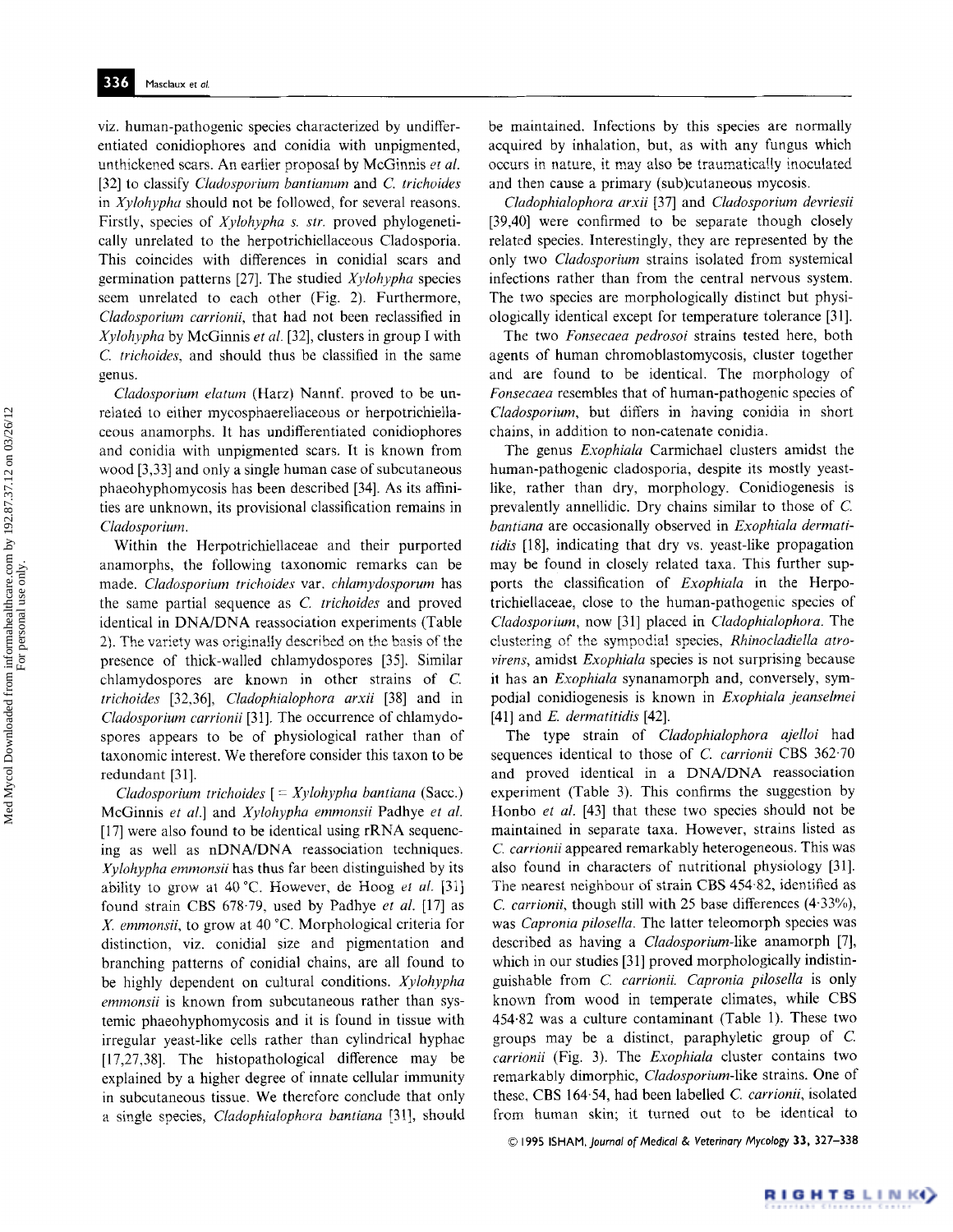*Exophiala jeanselmei* var. *lecanii-corni.* The second, CBS 153-94, is a strain identified as *Exophiala dermatitidis,*  occasionally displaying a catenate synanamorph similar to *Cladophialophora bantiana* [18].

The type strain of *Taeniolella boppii* clustered in the Herpotrichiellaceae rather than close to the generic type species, T. *exilis* (P. Karst.) S. Hughes, and T. *alta*  (Ehrenb.:Fr.) S. Hughes. Since the catenate species, T. *boppii,* is confirmed as quite different from the remaining species accepted in *Taeniolella,* this species may also be transferred to *Cladophialophora* [31]. *Taeniolella exilis* was recently described from a case of phaeohyphomycosis [43], but is normally found on wood [2].

## **Conclusions**

**The melanized human-pathogens studied form a single, monophyletic group. The anamorph genera are morphologically diverse, being distinguished on the basis of conidium ontogeny. However, synanamorphs are known**  to occur in a single strain. The occurrence of *Phiulophora*  anamorphs in strains of *Fonsecaea, C/adosporium* and *Exophiata* is well-established. *Exophiala* is connected to *Rhinocladiella* [40] and was recently found to be connected **to** *Cladosporium* **[17]. The pleomorphism of these taxa underlines their close inter-relationship.** *Capronia* **strains were placed in the group with** *Exophiala* **and** *Cladosporium* **anamorphs. In addition,** *Capronia-like* **teleomorph initials have been found in strains of human-pathogenic**  *Exophiala* **species [22].** 

**The affiliation of the melanized human-pathogens to a single ascomycete family, Herpotrichiellaceae, is unambiguously supported by the results outlined in this article.** 

#### **References**

- 1 de Vries GA. *Contribution to the Knowledge of the Genus Cladosporium Link ex Fr.* Baarn, Netherlands: Hollandia, 1952.
- 2 Ellis MB. *Dernatiaceous Hyphomyeetes.* Kew, London UK: Commonwealth Mycological Institute, 1971.
- 3 Ellis MB. *More Dematiaceous 14yphomycetes* Kew, London, UK: Commonwealth Mycological Institute, 1976.
- 4 von Arx JA. *Mycosphaerella* and its anamorphs. *Proc K Ned Akad Wet C* 1983; 86:15-54.
- 5 Corlett M. Taxonomic studies in the genus *Mycosphuerella. 2.*  Notes on some additional species occurring on Brassicaceae. *Mycotaxon* 1993; 47:13 1-46
- 6 von Arx JA. Centraalbureau voor Schimmelcultures, Baarn and Delft. Progress Report 1972. *Verh K Akad Wet* Ser. 2 1973; 61: 59-81.
- 7 Müller E, Petrini O, Fisher PJ, Samuels GJ, Rossman AY. Taxonomy and anamorphs of the Herpotrichiellaceae with notes on generic synonymy. *Trans Br Mycol Soc* 1987; 88: 63-74.
- 8 Guadet J, Julien J, Lafay JF, Brygoo Y. Phylogeny of some *Fusarium* species, as determined by large-subunit rRNA sequence comparison. *Molec Biol Evol* 1989; 6: 227-42.
- **© 1995 ISHAM,** *Journal of Medical & Veterinary Mycology* **33, 327-338**
- 9 Smith OP. Smalt scale preparation of RNAse-free DNAse. *Bioteehniques* 1988; 6: 846-7.
- 10 Leclerc MC, Philippe H, Guého E. Phylogeny of dermatophytes and dimorphic fungi based on large subunit ribosomal RNA sequence comparisons. *J Med Vet Mycol* 1994; 32: 331-41.
- 11 Georgiev OI, Nikolaev N, Hadjiolov AA, Skryabin KG, Zakharyev VM, Bayev AA. The structure of the yeast ribosomal RNA genes. 4. Complete sequence of the 25 S rRNA gene from *Saccharomyces cerevisiae. Nucleic Acids Res* 1981; 9: 6953-8.
- 12 Saitou N, Nei M. The neighbor-joining method: a new method for reconstructing phylogenetic trees. *Molec Biol Evol* 1987; 4: 406-25.
- 13 Swofford DL, Olsen GJ. Phylogeny reconstruction. In: Hillis DM, Moritz C, eds. *Molecular Systematics.* Sunderland, MA: Sinauer Assoc. Inc., 1990: 411-501.
- 14 Felsenstein J. Confidence limits on phylogenies, an approach using the bootstrap. *Evolution* 1985: 39: 783-91.
- 15 Gu6ho E, Smith MT, de Hoog GS, Billon-Grand G, Christen R, Batenburg-van der Vegte WH. Contributions to a revision of the genus *Triehosporon. Antonie van Leeuwenhoek* 1992; 61: 289-316.
- 16 de Ley J, Cattoir H, Reynaerts A. The quantitative measurement of DNA hybridization from renaturation rates. *Ear J Biochem*  1970; 12: 133-42.
- 17 Padhye AA, McGinnis MR, Ajello L, Chandler FW. *Xylohypha emmonsii* sp. nov., a new agent of phaeohyphomycosis. *J Clin Microbiol* 1988; 26: 702-8.
- 18 de Hoog GS, Takeo K, Göttlich E, Nishimura K, Miyaji M. A human isolate of *Exophiala (Wangiella) derrnatitidis* forming a catenate synanamorph that links the genera *Exophiala* and *Cladophialophora. J Med Vet Mycol* 1995; 33: 355-8.
- 19 de Hoog GS, Yurlova NA. Conidiogenesis, nutritional physiology and taxonomy of *Aureobasidium* and *Hormonema. Antonie van Leeuwenhoek* 1994; 65: 41-5.
- 20 de Hoog GS, Sigler L, Untereiner WA, Kwon-Chung KJ, Guého E, Uijthof JMJ. Changing taxonomic concepts and their impact on nomenclatural stability. *J Med Vet Mycol* 1994; 32 (Suppl. 1): 113-22.
- 21 Takeo K, de Hoog GS. Karyology and hyphal characters as taxonomic criteria in ascomycetous black yeasts and related fungi. *Antonie van Leeuwenhoek* 1991; 60: 35-42.
- 22 Yamada Y, Sugihara K, van Eijk GW, Roeijmans HJ, de Hoog GS. Coenzyme Q systems in ascomycetous black yeasts. *Antonie*  van Leeuwenhoek 1989; 56: 349-56.
- 23 Untereiner WA. A simple method for the *in vitro* production of pseudothecia in species of *Capronia. Mycologia* 1994; 86: 290-5.
- 24 Sivanesan A. *The Bitunicate Aseomyeetes and Their Anamorphs.*  Vaduz, Lichenstein: J. Cramer, 1984.
- 25 Uijthof JMJ, de Hoog GS, de Cock AWAM, Takeo K, Nishimura K. PCR-evaluation of pathology of strains of the black yeast *Exophiala (Wangiella) derrnatitidds. Mycvses* 1994; **37:**  235-42.
- 26 de Hoog GS. Ecology and pathogenicity of black yeasts. *Annual Report, Research Center jot Pathogenic Fungi and Microbial Toxicoses.* Japan: Chiba University, 1994: 50-62.
- 27 Kwon-Chung KJ, Wickes Bl, Plaskowitz J. Taxonomic clarification of *Cladosporium trichoides* Emmons and its subsequent synonyms. *J Med Vet Mycol* 1989; 27: 413-26.
- 28 Dixon DM, Shadomy HJ. Taxonomy and morphology of dematiaceous fungi isolated from nature. *Mycopathologia* 1980; **70:**  139-44.

RIGHTSLINK()